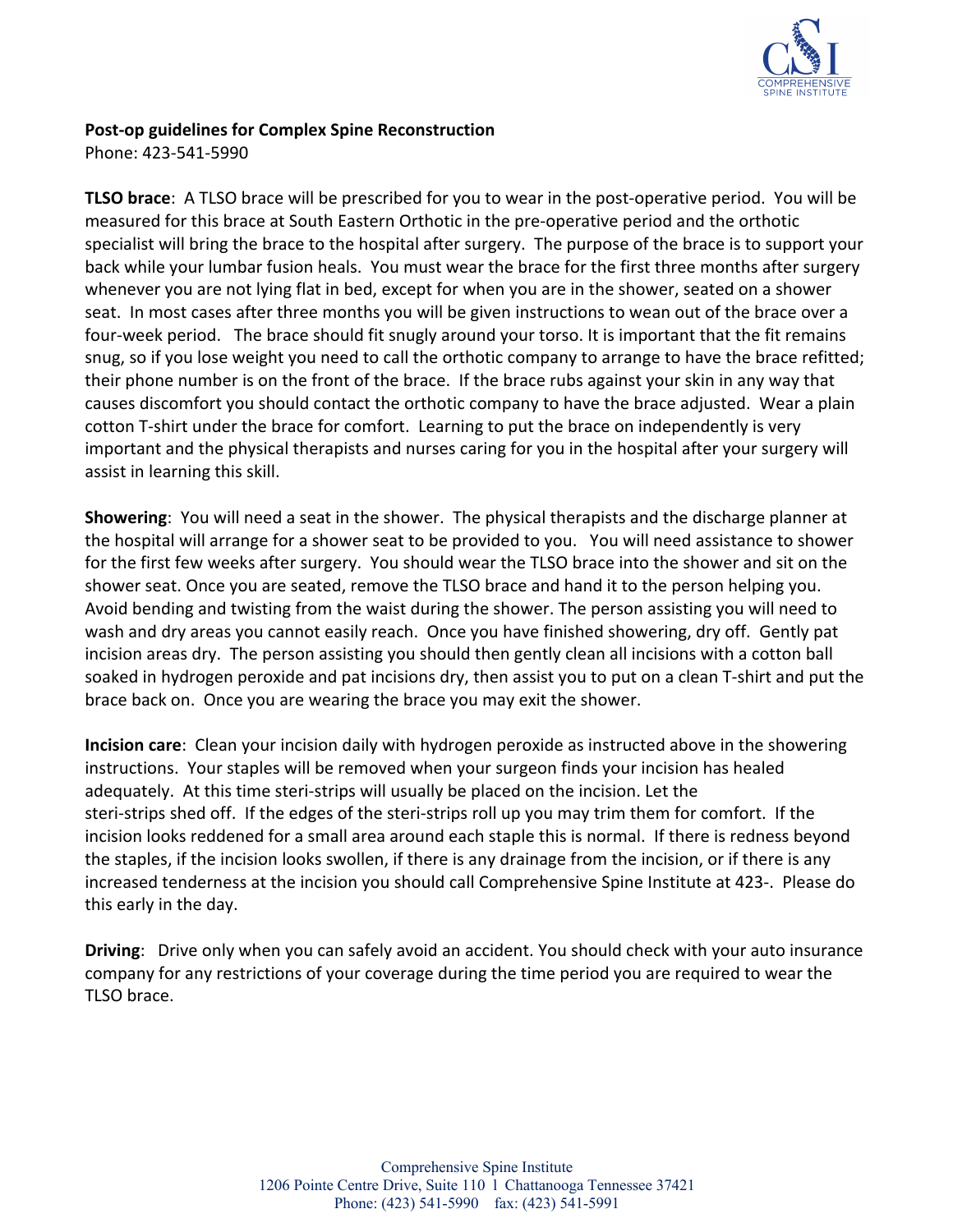

Phone: 423-541-5990

**Preventing Blood Clots**: During surgery TED hose (white elastic stockings) and sequential compression leggings will be placed on your legs. You will wear these during your hospital stay to help prevent blood clots in your legs. You should wear the TED hose all the time. The sequential compression leggings should be on your legs and in use whenever you are in bed during your hospital stay. Once you go home you may stop wearing the TED hose when you are up and walking around. On days when you are less active you should wear the TED hose.

After surgery, to assist in preventing blood clots in your legs, you are to perform ankle exercises ten times, every hour you are awake. To do this exercise, first point your toes upward (flex) and then point your toes downward (extend). The physical therapists and nurses caring for you will help you learn this exercise. It is important that you perform the ankle exercises every hour you are awake to prevent blood clots in your legs.

**Preventing Pneumonia:** After surgery you will be instructed in the use of an inspirometer. This device helps you to breathe deeply and prevent pneumonia. You are to use the inspirometer 15 times every hour you are awake. The respiratory therapy and nursing staff will assist you to learn how to use this device. It is important that you use the inspirometer every hour you are awake to help prevent post-operative pneumonia.

**Activity**: During your hospital stay the most important activity you need to do is to learn to get in and out of your brace independently. The physical therapy staff and nursing staff will assist you to learn this skill. Once you are discharged, for the first month after surgery, plan to stay home. You may walk around the house and outside for short distances. The physical therapists and discharge planner at the hospital will arrange for a walker to be provided to you. If you have stairs in your home tell the physical therapist at the hospital and/ or the rehab center. They will assist you to practice the safe use of stairs during your hospital/rehab stay.

 At discharge from the hospital the physical therapists and the discharge planner will arrange for a bedside commode for you to take home. You will need the commode in your regular bathroom. Remove the regular toilet seat from the toilet and remove the bucket from under the bedside commode. Place the commode seat over the toilet. The seat on the commode is about 4 inches higher than a regular toilet seat and it has handles that will make sitting and rising much easier.

 Advance your activity slowly. It is better to walk for short distances more frequently than long distances less often. A good rule is to never go farther from the house than you think you can walk back. Remember - your body is using its energy to **heal**. You can expect to have less stamina than you usually have for the first two months after surgery. There is a direct relationship between activity and pain. If you are too active you will have increased fatigue and pain. If this happens it is better to decrease your activity to the previous level rather than increase use of pain medication.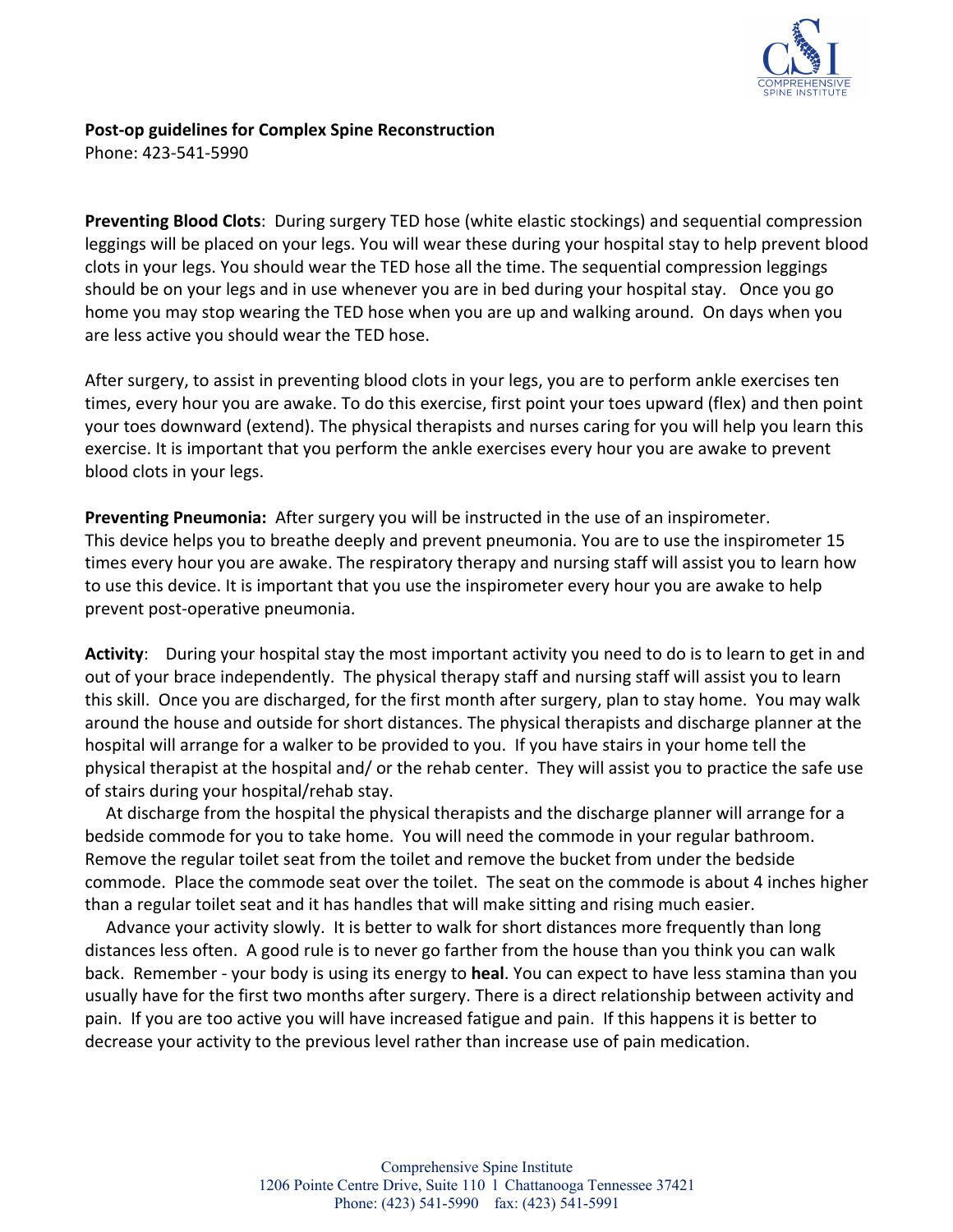

Phone: 423-541-5990

**Lifting restrictions**: You may not lift more than 15 pounds for the first 6 weeks after surgery, and not more than 30 pounds from the 6th to the 12th weeks after surgery. For reference - a gallon of milk weighs 8 pounds.

**Follow-up appointment**: In most cases your follow-up appointment will be made at the time of your pre-op surgery conference. If not, call this office @ 423-728-1650 on the day you come home from the hospital to make a follow-up appointment. If you go to rehab, the appointment should be made for approximately two weeks after the day you transfer from the hospital to the rehab center. If the staff at the rehab center does not mention your follow-up appointment, ask them about it, or call our office and we will make the appointment.

If your fusion is through your stomach and your back (anterior/posterior) you will need to see the vascular surgeon who performed the anterior surgical approach. He will manage your abdominal incision after the surgery. Call his office to arrange a post-operative appointment.

**Medication**: In most instances you will receive a prescription for your post-op medications at your preoperative conference with your surgeon. Take these medications as prescribed. Narcotic pain medication and muscle relaxers will be prescribed for a specific limited time frame after surgery.

 If you need a refill of medication please call the office and leave a voice message for a member of the Comprehensive Spine Institute staff @ 423-728-1650. Please remember to leave your pharmacy phone number. Please call 2 days **before** you run out of medication or, if it is nearing the end of the week, call on or before Thursday. Medications will only be called in Monday thru Thursday. The oncall doctor and the weekend call doctor will not phone in medications.

 As your pain decreases you may take Tylenol in between doses of your prescription medication. Do not exceed more than a total of 4000 mg of Tylenol daily, including the amount in your prescription medication. (For example, if your prescription is 5/500 each tablet contains 5 mg of narcotic medication and 500 mg of Tylenol).

 Use of narcotic pain medications may result in constipation. During your hospitalization your surgeon prescribes Colace (Ducosate Sodium), a stool softener. You should use Colace after you come home from the hospital for as long as you are taking narcotic medications. It is available over the counter; take it according to the package instructions. Remember to drink plenty of fluids and eat fiber in your diet, such as prunes, to help maintain normal bowel function.

You should not take NSAID medications for 3 months after your surgery. These include, but are not limited to, Celebrex, Mobic, Relafen, Voltaren, Motrin, Ibuprofen, Naproxen, or Aleve. If you are unsure if a medication is an NSAID ask your pharmacist.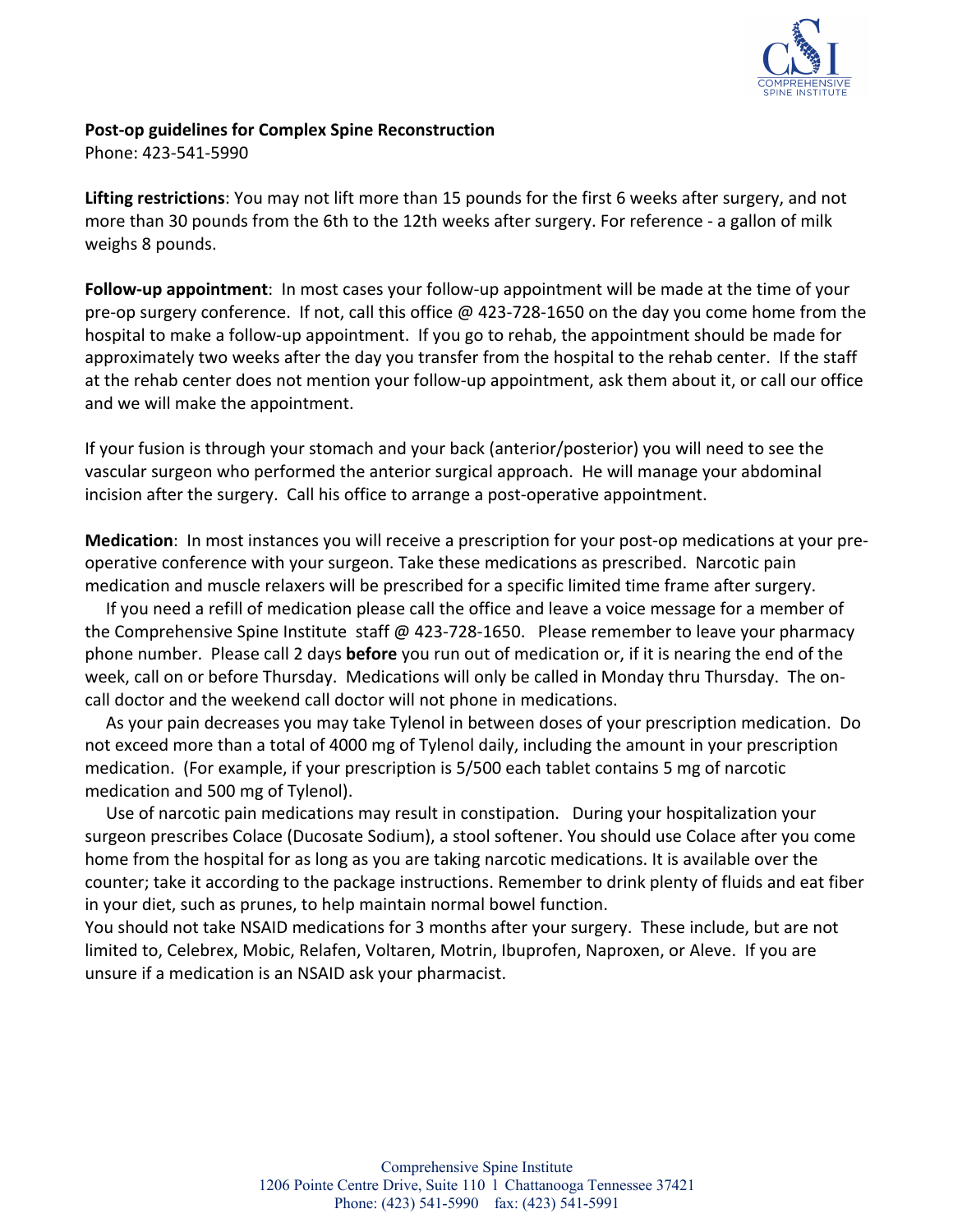

Phone: 423-541-5990

**Calcium**: It is important to have an adequate Calcium intake. If you do not drink three glasses of milk a day or the equivalent in other dairy products you should take a Calcium supplement, normally 600 mg twice a day. You must have an adequate Vitamin D intake to absorb Calcium, 400 i.u., daily. Calcium supplements are available over-the-counter that include Vitamin D.

**Work**: The time you are off work will depend on the work you do. If your work does not require lifting more than the limitations listed above under "Activity" you might be able return to work with restrictions. Discuss this with your surgeon at your post-op appointment.

**Disability Forms:** If you have work related disability forms to be completed you may deliver, mail or fax them to this office. Our fax number is 423-728-1655. In some cases there will be a charge for completion of these forms**.** It will take 5-7 business days for the forms to be completed and faxed to your insurance carrier, so please plan ahead.

**Diet**: You need to eat a balanced diet to have the nutrients you need to heal. After surgery is not the time to go on a weight reducing diet. It is important to maintain good nutrition. If you are not eating well you need to supplement your nutrition with drinks such as Ensure.

**Smoking**: Use of nicotine containing products including cigarettes, cigars, pipe tobacco, chewing tobacco and nicotine patches has been shown to decrease bone healing and increase your risk of infection. It is recommended that you stop the use of nicotine products. Other health benefits have been shown to result from stopping nicotine use.

**Bone Growth Stimulator:** If a bone growth stimulator is ordered by your surgeon, you will be contacted by a representative. This representative will review the use of the device with you. Wear the device as directed.

**Antibiotic treatment:** After your fusion you will need to take antibiotics before any dental or invasive medical procedure for life. The dentist or physician performing these procedures can prescribe this medication. We have provided a protocol for antibiotics for your reference. We advise you provide this protocol to your primary care physician and your dentist for your chart. If you require another copy of the protocol in the future please contact Comprehensive Spine Institute. **Questions**: If you have any questions or concerns, please do not hesitate to call Comprehensive Spine Institute at 423-541-5990.

(Revised: 07/05/2019 ajo)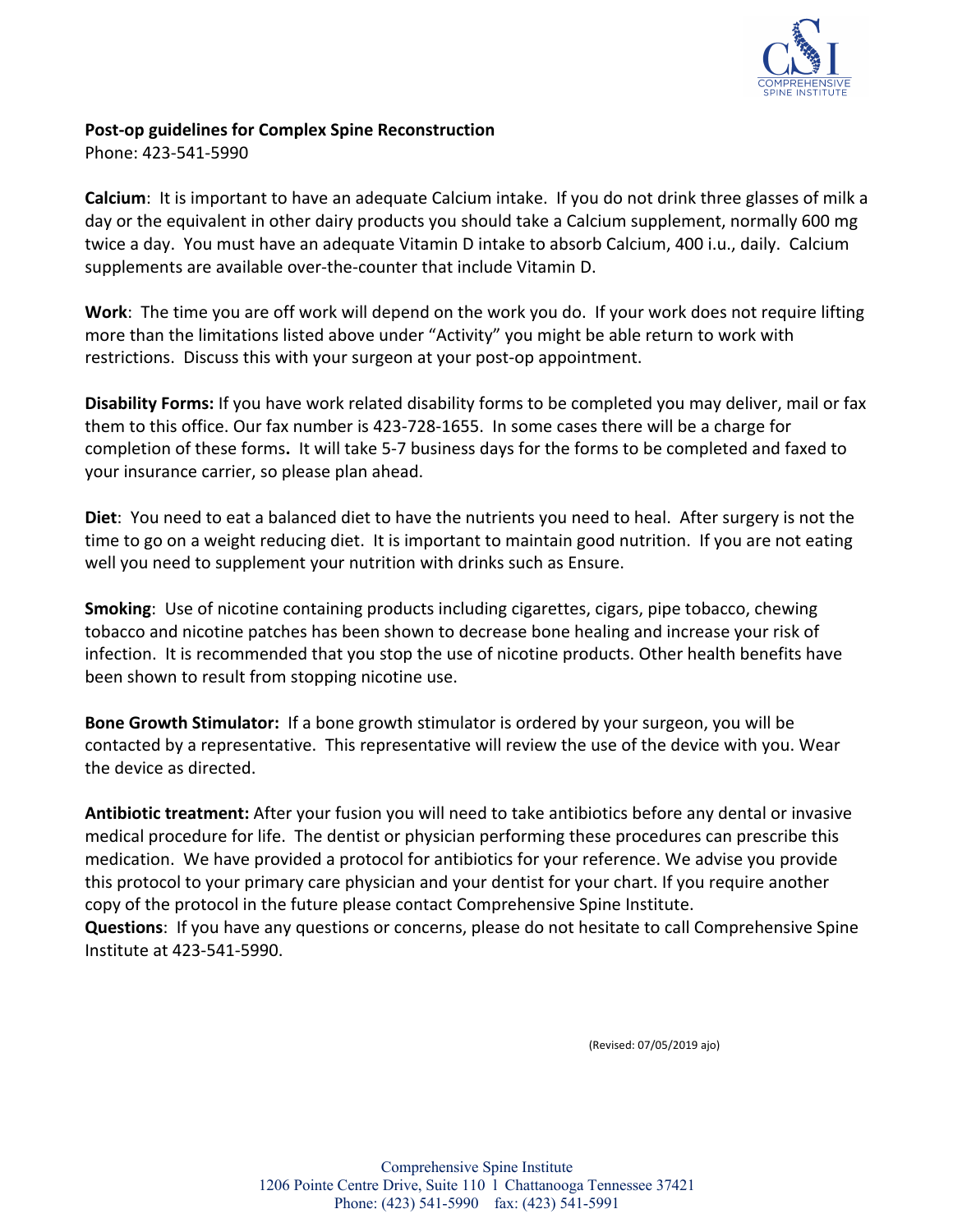

#### **Antibiotic Prophylactic Regimens Recommended for Dental and Other Invasive Procedures**

| <b>Situation</b>                                                                         | Agent                                          | Regimen-single dose 30 to 60 minutes prior to procedure |                                           |
|------------------------------------------------------------------------------------------|------------------------------------------------|---------------------------------------------------------|-------------------------------------------|
| Oral                                                                                     | Amoxicillin<br>Ampicillin                      | <b>Adults</b><br>$2 \text{ gm}$<br>2 g IM or IV         | Children<br>50 mg/kg<br>50 mg/kg IM or IV |
|                                                                                          | <b>OR</b>                                      |                                                         |                                           |
| Unable to take<br><b>Oral Medication</b>                                                 | Cefazolin or<br>Ceftriaxone                    | 1g IM or IV                                             | 50 mg/kg IM or IV                         |
| <b>Allergic to Penicillins</b><br>Or Ampicillin                                          | Cephalexin**~<br><b>OR</b>                     | 2g                                                      | 50 mg/kg                                  |
|                                                                                          | Clindamycin                                    | 600 mg                                                  | 20 mg/kg                                  |
| Oral Regimen                                                                             | <b>OR</b><br>Azithromycin or<br>Clarithromycin | 500 <sub>mg</sub>                                       | 15 mg/kg                                  |
| <b>Allergic to Penicillins</b><br>Or Ampicillin and<br>Unable to take Oral<br>Medication | Cefazolin or<br>Ceftriaxone~                   | 1g IM or IV                                             | 50 mg/kg IM or IV                         |
|                                                                                          | <b>OR</b>                                      |                                                         |                                           |
|                                                                                          | Clindamycin                                    | 600 mg IM or IV                                         | 20 mg/kg IM or IV                         |

\*IM-Intramuscular \*IV- Intravenous

\*\*Or other first or second-generation oral cephalosporin in equivalent adult or pediatric dosage

~Cephalosporins should not be used in an individual with a history of anaphylaxis, angioedema urticaria with penicillins or ampicillin.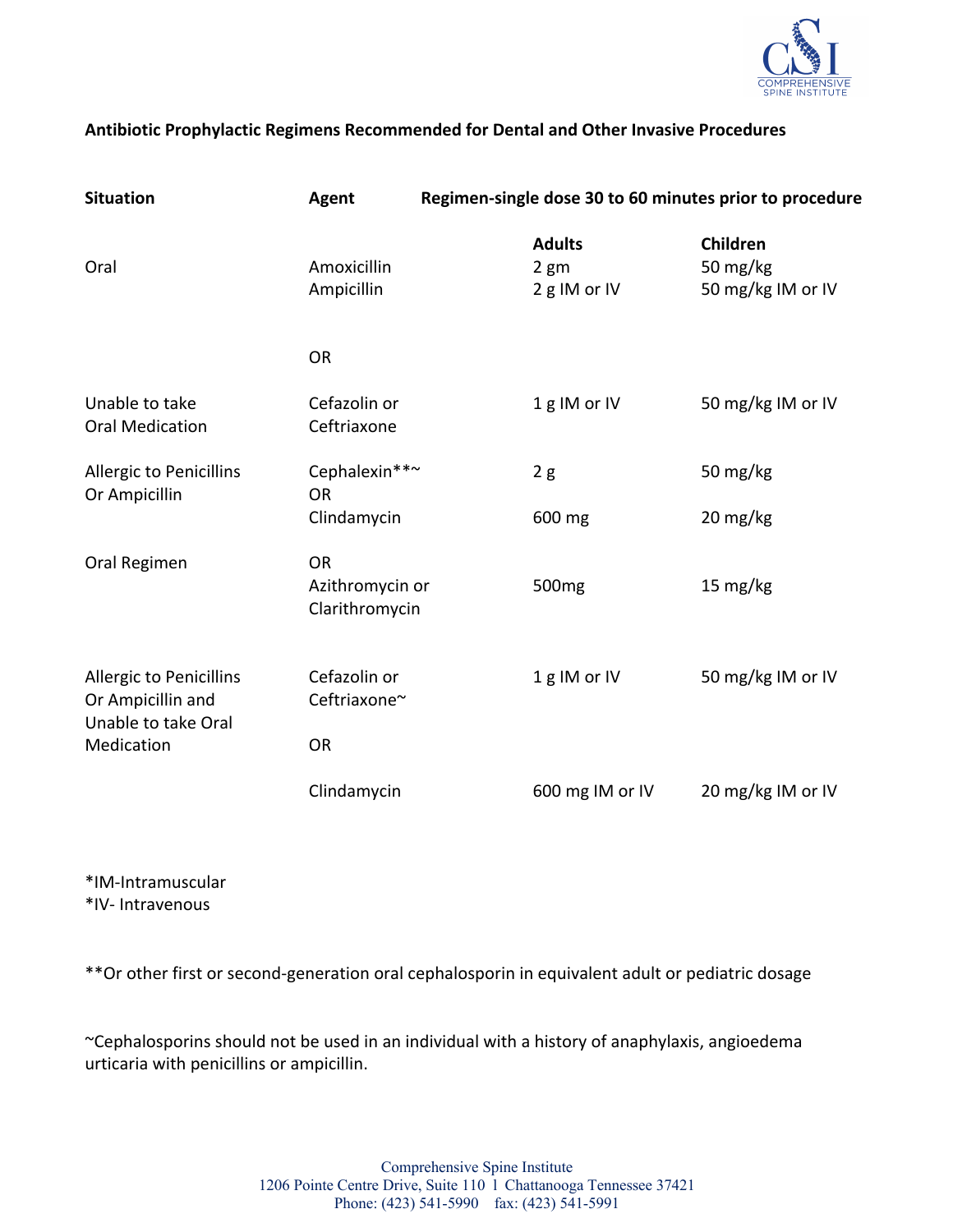

### **TLSO Brace Instructions**

**Purpose of the Brace:** The purpose of the brace is support for the back while your lumbar spinal fusion or thoracic / lumbar fracture heals.

**Brace Wear:** You must wear the brace whenever you are not lying flat in bed.

**Length of Brace Wear:** In most cases you will be required to wear the TLSO brace for a period of three months. At the end of the three-month period you will be provided with a brace weaning schedule that will gradually reduce your brace wear over a period of four weeks. The total length of required brace wear will be at the discretion of you surgeon.

**Showering Instructions:** The patient will need a shower seat for his/her shower. You will need assistance to shower for the first few weeks. You should wear the TLSO brace into the shower and sit down on the shower seat. Once you are seated, remove the TLSO brace and hand it off the person assisting you (this is the only time you may remove the brace when you are upright). Proceed with your shower and when complete dry off completely. After you are completely dry put on a clean cotton t-shirt and put the brace back on. Rise from the shower seat and step out of the shower. Avoid bending and twisting from the waist during your shower.

**Brace Fit:** The brace should fit snugly around your torso. It is important that the fit remains snug; therefore, if you lose weight you will need to contact the orthotic company who provided you with the brace and make arrangements to the have the brace re-fitted. If the brace rubs against your skin in nay way that causes you discomfort, contact the orthotic company who provided you with your brace and make arrangements for the brace to be re-adjusted.